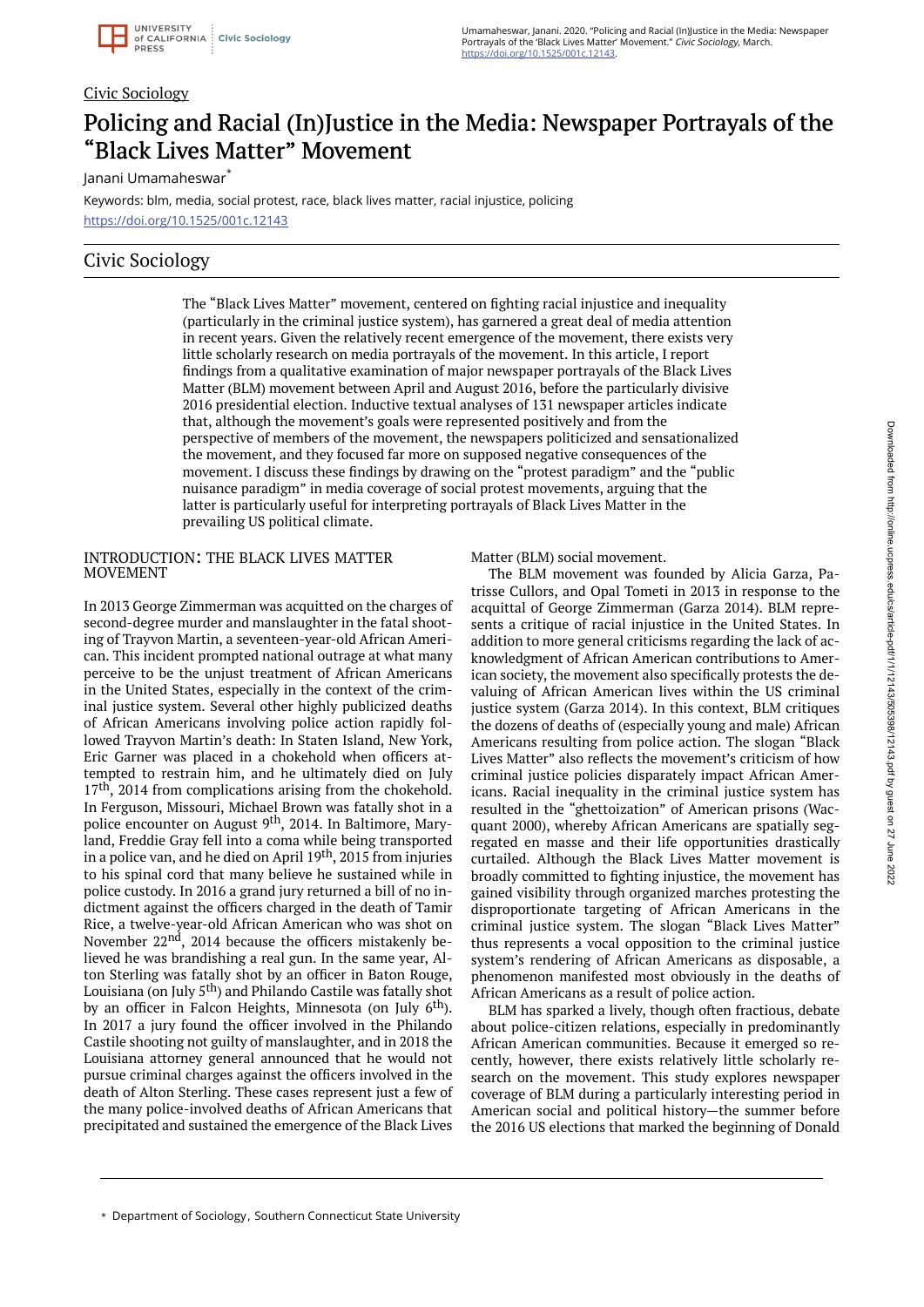Trump's presidency. In addition to the lead-up to a very contentious and polarizing presidential election, during this period, Alton Sterling and Philando Castile (both African American men) died as a result of police action; police shot but did not kill Charles Kinsey (another African American man); and police officers were shot in Dallas by an African American man who claimed to be responding to police killings of African Americans. Rather than arguing that the findings discussed here are representative of portrayals of BLM more generally, I investigate how the movement was portrayed during a unique and specific time period during which the United States was wracked by extremely divisive political and cultural debates, many of which centered on race. In particular, I explore how mainstream newspapers portrayed the victims, police officers, protesters, and critics involved in conversations about BLM during this important period, and I also investigate how the political landscape of the time was reflected in portrayals of BLM. Drawing on the "protest" and "public nuisance" paradigms (described later), I thus explore how different actors related to BLM were situated in newspaper narratives about the movement during a period when several African American men were injured or killed as a result of police action, and when race-related debates were raging in the public sphere.

#### LITERATURE REVIEW

#### RACE, POLICING, AND SOCIAL PROTEST

The fact that supporters of BLM perceive a need to protest police use of excessive force with African Americans is in itself unsurprising, given that research has repeatedly confirmed the racial bias in policing in the United States. For instance, several years before Eric Garner died following a forceful restraint by NYPD officers, African Americans in New York City were stopped by police 23 percent more frequently than Whites were, and they made up 51 percent of all stops, despite representing only 26 percent of the New York City population (Gelman, Fagan, and Kiss 2007). African Americans are more likely to have their cars checked during a stop (Langton and Durose 2013), even though they are less likely than Whites to be found with contraband (Gelman, Fagan, and Kiss 2007), and they are also more likely to become targets for use of force (Walker, Spohn, and DeLone 2007), including lethal force (Worden 2015). Whites are also more likely than African Americans to support police use of force (Elicker 2008). Tonry (2011) has argued that the willingness of Whites to excuse police brutality against African American civilians is rooted in racial animus—a conclusion consistent with research demonstrating that the American public tends to visualize the "typical" criminal as African American (Chaney and Robertson 2013).

The research has further revealed a problematic imbalance between the racial composition of police forces and the communities for which they are responsible (Dulaney 1996; Hawkins and Thomas 1991). Some scholars have concluded that as police forces become more diverse, police officers become better behaved, pointing to the need for police forces more adequately to represent the diversity of the communities that they serve (Kane and White 2009). Others, however, have argued that increasing police diversity fails to consider the macro-level context within which troubled race relations are embedded and thus does not necessarily result in better police-citizen interactions (Brunson and Gau 2011).

When these findings are taken together, it should come as no surprise that the public generally, and members of racial minorities in particular, perceive a need for an overhaul in policing, particularly in urban, racially and socioeconomically diverse communities. Nevertheless, the perception of injustice—however rational—cannot in itself explain why social protest movements emerge (van Stekelenburg and Klandermans 2013). To understand why BLM was able to emerge as a powerful social protest movement, it is helpful to turn instead to social psychological literature that has for many decades investigated the fundamental question of why people protest. Early theory on this issue suggested that individuals protest as a response to perceived injustice, but the question regarding why some aggrieved individuals protest while others do not remained. Social psychologists have since concluded that a number of further variables predict participation in social movements, including opportunity, resources, and social embeddedness (van Stekelenburg and Klandermans 2013). BLM represents a particularly modern form of social protest: it emerged as a hashtag (#BlackLivesMatter) on Twitter that has grown into one of the most powerful movements against racial injustice. Social media platforms such as Twitter have served as sources for potential protesters not only to discuss opportunities to protest but also to gain the sense of social embeddedness and community that predicts engagement in social protest movements (van Stekelenburg and Klandermans 2013).

As BLM has grown, counternarratives opposing the movement's ideas have also emerged (Ray et al. 2017). Criticisms of the movement include the argument that "all lives matter" and that the movement represents a deliberate and pernicious effort to cause racial tension. Some critics also believe that protesters have waged a "war on police" (Mac Donald 2015, 2016), and ex-FBI director James Comey (2015) even argued that the movement has resulted in a "Ferguson effect" on policing. The "Ferguson effect" (named as such because of the protests that occurred in Ferguson, Missouri, following the killing of Michael Brown) most commonly refers to the hypothesis that violent crime has risen in urban cities in part because police officers are unwilling to perform their jobs proactively out of a fear of backlash through protests and excessive public scrutiny. The "Ferguson effect" is thus a shorthand way of referring to the "depolicing" effect of widely covered social protests.

Scholars (Maguire, Nix, and Campbell 2016; Shjarback et al. 2017) have maintained that a handful of large cities were responsible for the recent spike in homicide rates and that if homicide rates had not increased in these cities, there would be significantly less panic about rising violence in the nation (Rosenfeld 2016). Still, officers believe that civilians' attitudes toward policing are worse than in prior years, and negative media attention increases officers' fears that they will be the victims of false allegations (Nix and Pickett 2017). Further, recent qualitative research (Adams 2019; Deuchar, Fallik, and Crichlow 2019) has revealed that police officers are fearful, that they worry about citizen distrust, and that their morale is lower in the post-Ferguson era, lending credence to the notion that media scrutiny following police scandals has resulted in depolicing. Wolfe and Nix (2016), however, found that when officers believe that the agency they work for is fair, and when they have confidence in their authority, evidence of a "Ferguson effect" disappears.

Although many experts have discredited the possibility of a chilling effect on policing following the protests (Campbell, Nix, and Maguire 2018; Rosenfeld 2015; Shjarback et al. 2017), a debate remains on how the term "Ferguson effect" should even be interpreted. Instead of referring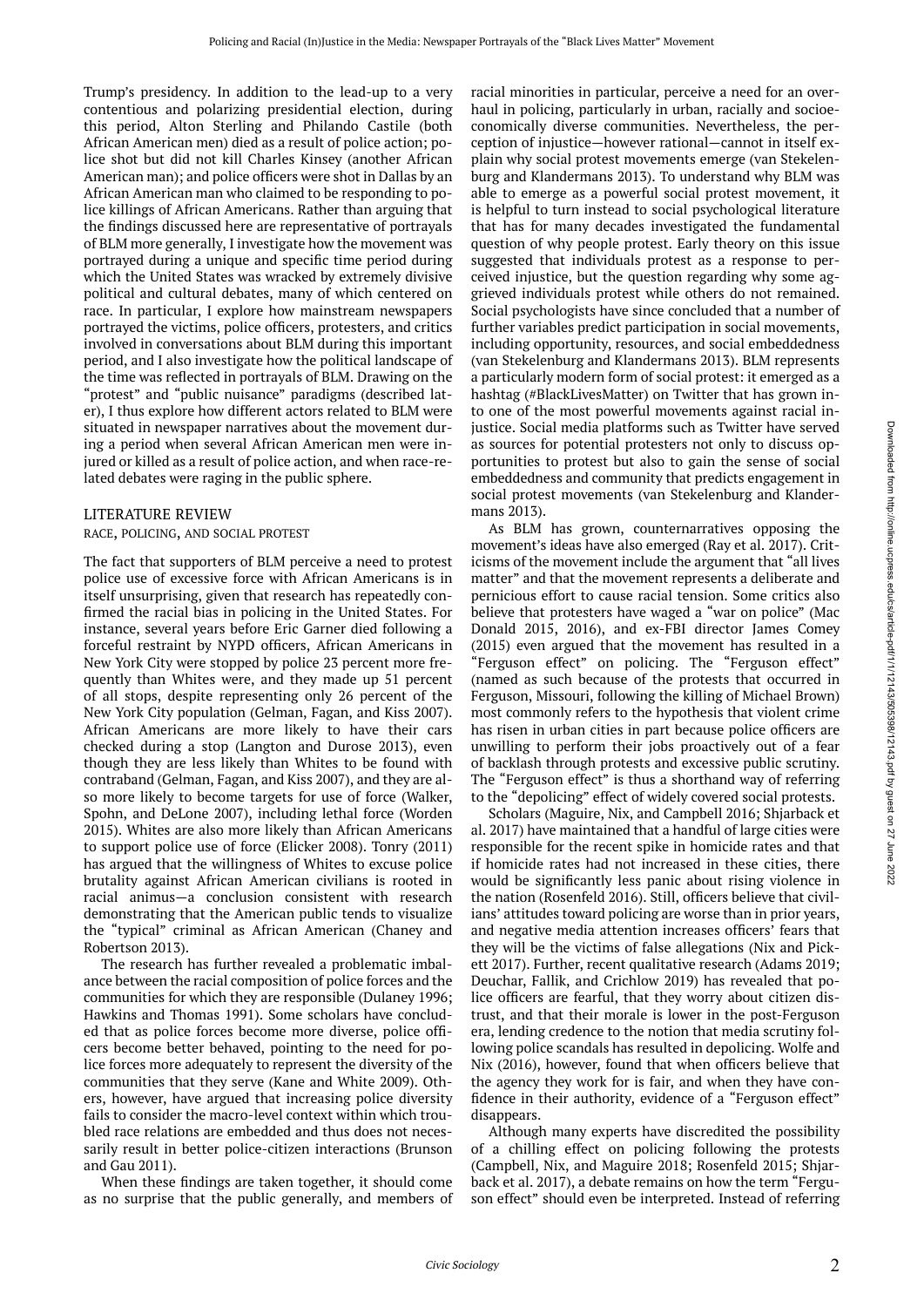to a chilling effect of protests on police action, for instance, perhaps it simply refers to the argument that crime rises following highly publicized police scandals. There is less consensus about this version of the Ferguson effect, with scholars noting that crime increased in some cities following police scandals and not in others (Pyrooz et al. 2016).

Yet another interpretation of the "Ferguson effect" has focused less on the impact of police-citizen confrontations on police officers' willingness to do their jobs, and more on citizens' trust in the criminal justice system. Desmond, Papachristos, and Kirk (2016), for instance, argued that public safety may be threatened by highly publicized police violence because these scandals produce a legal cynicism among African Americans, who are then reluctant to report crime after witnessing members of their racial group being harmed and killed by the police. The public's loss of trust in the police force could thus result in lower reporting of crime, which in turn may result in higher rates of crime. Further, a spike in crime following a highly publicized police scandal may be a violent eruption of citizens' discontentment with the criminal justice system (Rosenfeld 2016). In this account, any spike in crime following highly publicized police scandals is the product of citizens' frustration with what they perceive to be a deeply flawed criminal justice system rather than the result of police officers being unwilling to do their jobs. There may thus indeed be a Ferguson effect whereby crime rises following heavily publicized police scandals—but primarily because citizens lose their trust in the police following widespread media coverage of police shootings (Rosenfeld 2016).

As such, the conclusion that violent crime increased following highly publicized police violence and the ensuing public protests is still contested, and even in those cities that saw an increase in crime, it is unclear which interpretation of the "Ferguson effect" best explains the reasons for this spike. Ultimately, although scholars are producing valuable research on the legitimacy of the Ferguson effect, the literature has yet to formulate a clear-cut consensus, resulting in the Ferguson effect still being somewhat "long on anecdotes and short on data" (Deuchar, Fallik, and Crichlow 2019, 1042). Despite many scholars' arguments that there are only limited grounds to be concerned about a chilling effect on policing, however, the hypothesis has gained traction among members of the public, and the events that triggered and sustained the power of the BLM movement have also been the focus of an immense amount of media attention, as have the BLM protests themselves.

#### SOCIAL PROTEST AND THE MEDIA

The media's treatment of social protests impacts viewers' responses to such protests (McLeod and Detenber 1999), and the media are also instrumental in disseminating information about protests (Andrews and Biggs 2006). In their research on coverage of an anarchist protest, for instance, McLeod and Detenber (1999) found that the media's support for the status quo made viewers more critical of the protesters and less likely to identify with them. Although freedom of the press can, in principle, be instrumental in keeping the power of the government in check, in reality, the media generally support maintaining the status quo, and they function as an ideological tool that advances state interests (Althusser 1971). For instance, the media treat moderate reform and radical reform protests more critically than protests supporting the status quo, and they tend to ignore radical social protests unless protesters employ extreme tactics that are newsworthy (Boyle et al. 2004). Newspaper coverage of radical protests also places greater em-

phasis on specific events rather than on the goals of the protests (Boyle et al. 2004). Although the impact of media coverage of social protests varies depending on the specific social context being covered, it is therefore clear that the media are instrumental in shaping public awareness and knowledge of the purpose of social protest movements.

Given the grassroots nature of BLM, researchers thus far have focused primarily on the role of social media in the movement. Carney (2016), for instance, examined the use of Twitter to explore the ways in which young people of color were able to use social media to make their voices heard following the deaths of Eric Garner and Michael Brown. Other researchers have investigated Twitter users' interaction with BLM-related hashtags (Yang 2016), arguing that such interaction serves to modify the framing of the movement (Ince, Rojas, and Davis 2017). The important tie between BLM and social media is therefore well established (M. Brown et al. 2017; Carney 2016; Cox 2017; Freelon, McIlwain, and Clark 2016; Ince, Rojas, and Davis 2017; Langford and Speight 2015; Yang 2016), but there is significantly less research on the relationship between more traditional news media and BLM. In one of the few studies that have touched on this topic, Obasogie and Newman (2016) found that journalists in local newspapers continue to overstate the legitimacy of police use of lethal force, and their coverage of these deaths reflected a trivializing of the lives lost. In their examination of portrayals of BLM in newspapers, Leopold and Bell (2017) relied on literature related to the "protest paradigm," finding that major newspapers conformed to this paradigm, with news coverage portraying BLM unfavorably. In this study, I utilize the protest paradigm on which Leopold and Bell relied, but I also examine the relevance of an alternative "public nuisance" paradigm (Di Cicco 2010). I describe both of these theoretical frameworks next.

#### THE PROTEST AND PUBLIC NUISANCE PARADIGMS

Much of the literature on media portrayals of social protest movements has focused on the "protest paradigm," which draws on the early work of Chan and Lee (1984), arguing that the media assert a "social control function" to suppress the strength of marginalized groups challenging the status quo (Boyle and Schmierbach 2009, 6). According to research in this area, protests are "predestined to be covered negatively" (McCurdy 2012, 245) because of the very nature of journalism, which is driven by extraneous factors such as news cycle lengths and professional standards demanding "objectivity" (McCurdy 2012). Mainstream news media do not cover protests and protesters as they do other topics (Boyle and Schmierbach 2009), and protests that threaten the status quo are particularly at risk for no coverage or negative coverage, with this risk increasing as the threat of the protest movement to the status quo grows (Boyle and Schmierbach 2009). Journalists do not give sources that challenge the status quo the opportunity to present their case fully, the claims of these sources are not seen as "significant" among journalists (Ketchum 2004, 35), and these sources lack control over how they are framed in the news media (Boyle and Schmierbach 2009). Further, journalists do not encourage their audiences to engage in communicative debate about political disagreements that they cover, instead focusing on "discrete facts" (Ketchum 2004, 35) that elide the values that form the basis of oppositional social movements. Driven by their pursuit of sensationalism, media coverage risks justifying the disproportionate policing of protesters challenging the status quo by positioning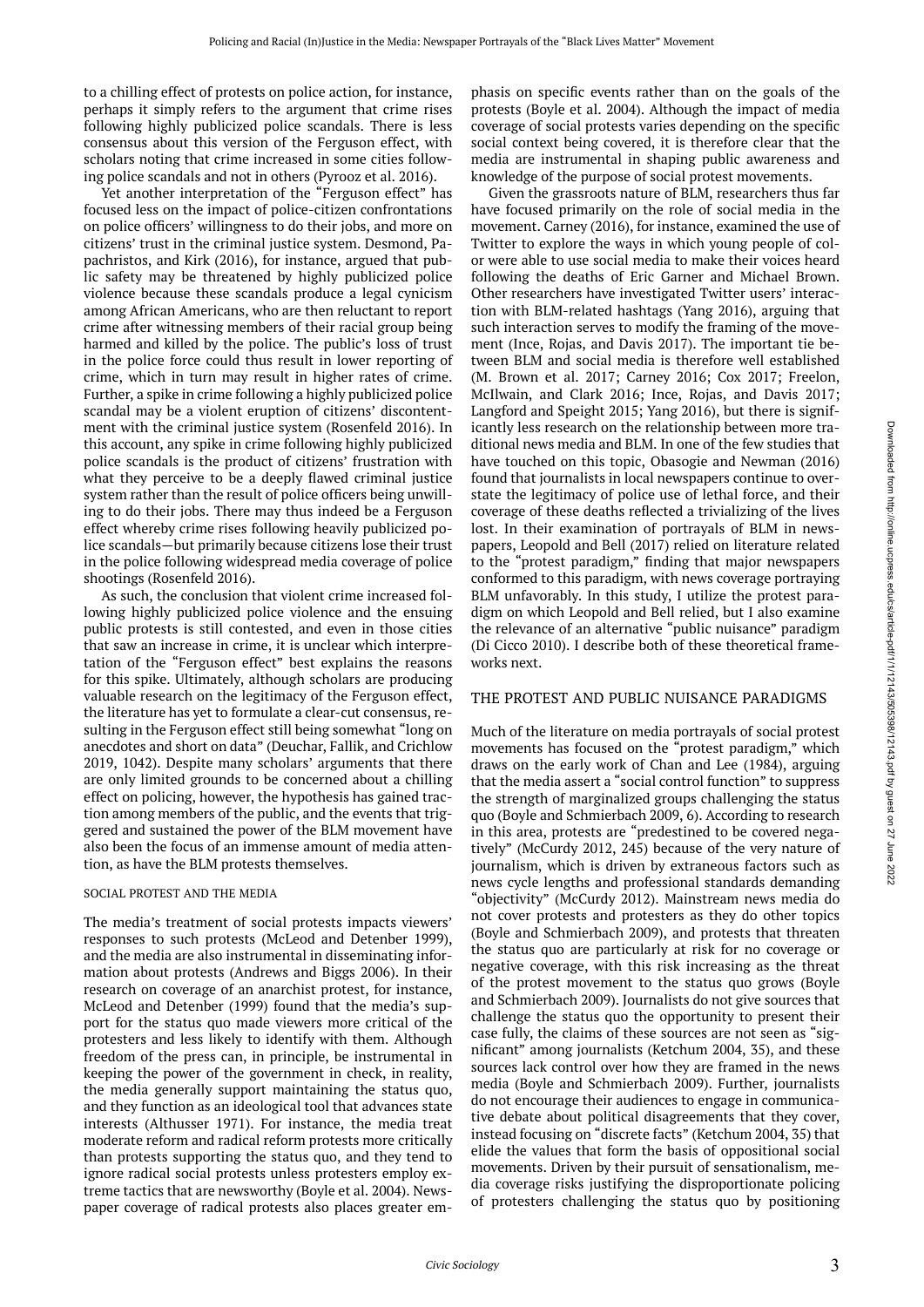them as violent "folk devils" (McCurdy 2012, 245).

Scholars have thus argued convincingly that media outlets tend to dismiss social protests by portraying specific protest behaviors/protesters negatively, while failing to pay attention to the goals and motivations of the protesters (McCurdy 2012). The protest paradigm is specifically characterized by (1) news frames that either emphasize the criminal behavior of protesters or trivialize the protesters' work; (2) a reliance on official sources and official definitions, instead of those of the protesters; (3) a reliance on bystanders' (rather than protesters') voices; (4) delegitimization of the protest, where the protest's goals are emphasized far less than specific protest events; and (5) demonization of protesters through an emphasis on protester-police conflict or on protesters' disruptive/criminal behavior (Leopold and Bell 2017; McLeod 2007). Media utilizing the protest paradigm thus portray protests through an overly simplistic, sensationalist lens, emphasizing protesters' violence instead of their goals and agendas.

Di Cicco (2010) proposed a "public nuisance" paradigm to contrast with the more frequently discussed protest paradigm. Although both paradigms are characterized by negative portrayals of social protests, Di Cicco argued that media coverage of protests was becoming increasingly dismissive, emphasizing the irritations that social protests pose to daily life (rather than the violence and the criminal behavior of protests that are the focus of the protest paradigm). Di Cicco linked the emergence of the public nuisance program to growing conservatism in the United States. Specifically, with the rise of political conservatism in the United States beginning in the mid- to late 1970s, acquiescence to cultural authorities has become a marker of moral uprightness, resulting in the view that protest movements that challenge these authorities are bothersome, morally suspect, and—perhaps most interestingly—unpatriotic. Protesters, when portrayed using the public nuisance paradigm, are depicted as ungrateful for the freedoms enjoyed by Americans. When portrayed in this way, protests are seen as impotent and perhaps even something that should be forbidden because they hurt the nation (Di Cicco 2010). Whereas the focus of the protest paradigm is on the demonization of protesters as violent and criminal, the public nuisance paradigm portrays these protesters as ungrateful, patriotic, and irritating. Di Cicco (2010) further hypothesized that, given the politically conservative roots of the public nuisance paradigm, coverage of protests with liberal ideologies would be more likely to invoke features of this paradigm. By making explicit the role of the political landscape in media coverage, the public nuisance paradigm thus provides helpful context for exploring the variations in media coverage of social protest movements based on the ideologies advanced by the protesters.

The literature on media portrayals of social protests generally and on BLM coverage specifically thus suggests that news media serve to reinforce the status quo, casting a negative light on social protest movements that critique this status quo. However, there is no research exploring the salience of alternatives to the protest paradigm in media coverage of BLM. Leopold and Bell (2017) argued that an examination of news coverage of BLM around the time of the killing of Michael Brown in Ferguson, Missouri, was important because it offered a glimpse of media coverage immediately before and after a key event in the movement. In this study, I explore the continued salience of the protest paradigm as well as the alternative public nuisance paradigm in news media during another significant period for BLM, two years after the killing of Michael Brown, and with the divisive 2016 presidential elections coming up. Although there are overlaps in the protest and public nuisance paradigms, examining the role of the latter is particularly important in the months preceding the 2016 elections, given that political conservatism lies at the root of this paradigm. Indeed, Trump's political rhetoric centers heavily on the promotion of conservative patriotism, embodied most obviously in his campaign slogan: Make America Great Again. The political conservatism that is the basis of the public nuisance paradigm thus goes hand in hand with the brand of patriotism that critics of social protest movements invoke to characterize protesters as ungrateful for American freedoms. As such, although it is reasonable to predict that newspapers would continue to draw primarily on the protest paradigm, the rise to power of Donald Trump—as well as the political causes and consequences of his presidential win—makes the public nuisance paradigm especially relevant in this study.

#### METHOD

#### SAMPLE

Data for this study were obtained primarily using Westlaw, an online database that contains major newspapers from all over the country. I used the database to search for all headlines containing the term "Black Lives Matter" in eight major US newspapers between April and August 2016: the New York Times, Wall Street Journal, USA Today, Los Angeles Times, New York Post, Chicago Sun-Times, Denver Post, and Chicago Tribune. The New York Times and Wall Street Journal were not available through the Westlaw database, so I retrieved the sample of reports from these outlets by accessing their online archives. The final sample included 100 articles retrieved from Westlaw, 21 retrieved from the New York Times online archive, and 10 retrieved from the Wall Street Journal online archive, for a final sample of 131 newspaper articles.

#### ANALYSIS

I conducted inductive textual analyses of the data using Atlas.ti, a qualitative data analysis program, focusing on the cultural assumptions underlying the text of the newspaper articles (Dworkin and Wachs 2004). I began with initial open (line-by-line) coding to identify patterns of similarities and differences within the data. Here, I coded for the overall tone of the articles (e.g., emotional, factual, descriptive, etc.); the key actors/claims makers in the article (e.g., police, victim, victim's family, prosecutor, judge, etc.); and the impact of the Black Lives Matter movement. When coding for key actors/claims makers in the article, I also coded for gender, class (e.g., references to the victim's structural disadvantages, economic difficulties, etc.), and themes related to policing as an occupation (e.g., police stress, officer commendations, past record of misconduct, etc.). Following the emergence of initial patterns from this open coding scheme, I conducted focused coding to strengthen and develop key emerging themes.

#### RESULTS

In this section, I present the key themes that consistently emerged during analysis of the articles. First, I describe the key actors and claims makers in articles about BLM. Here, I discuss the surprising invisibility of the African Americans who died as a result of police action, and I discuss which actors and narratives were centered in descriptions of the goals of the movement and its consequences. I then discuss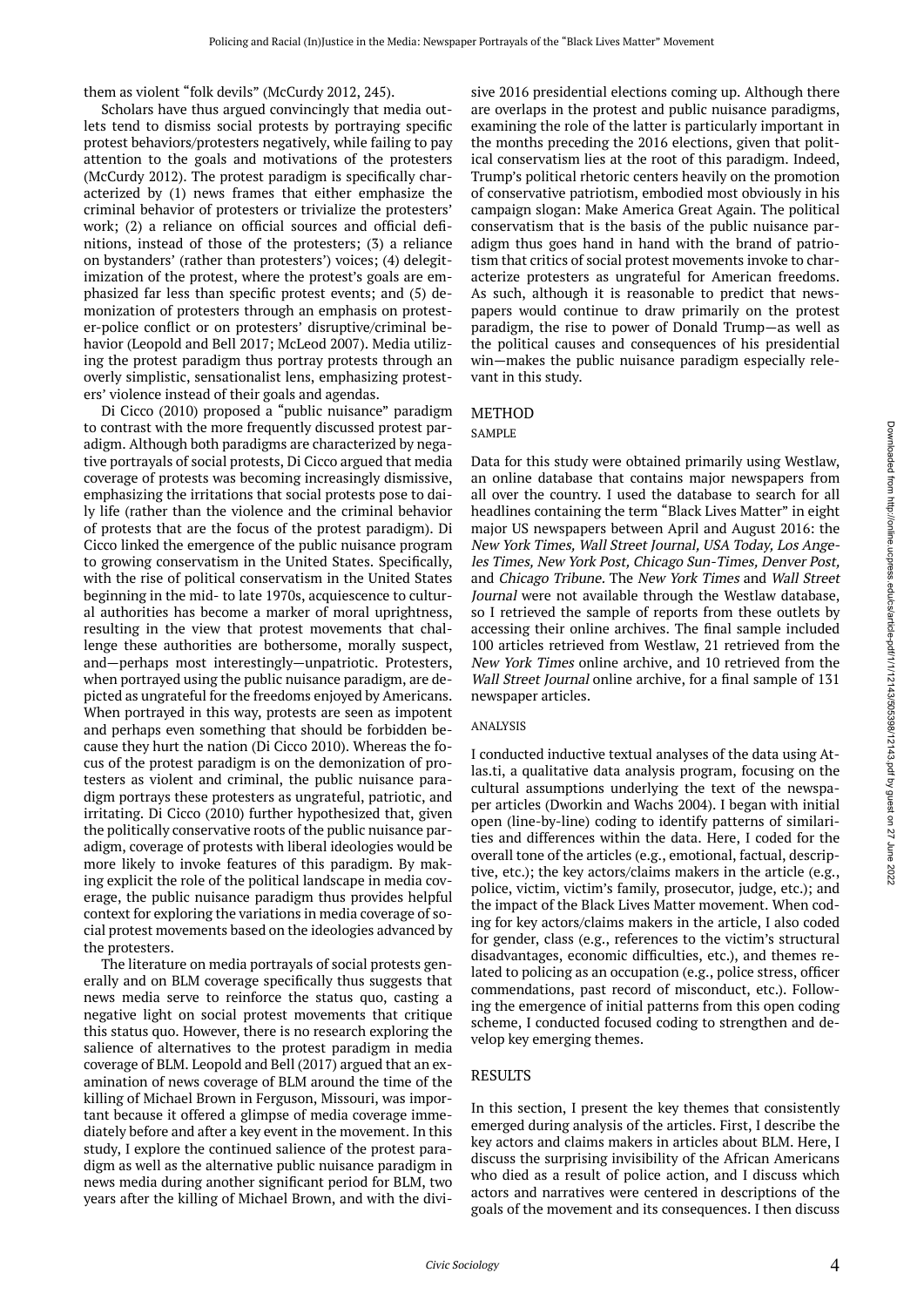findings related to the politicization and sensationalizing of the Black Lives Matter movement.

(1) WHOSE STORIES ARE HEARD? ACTORS AND CLAIMS MAKERS IN BLM NEWSPAPER COVERAGE

#### (1A) THE VICTIMS

Perhaps the most interesting finding stemming from close analysis of the newspapers is the relative invisibility of the African Americans whose deaths triggered the protests. The time period that the sample covers overlapped with the deaths of Philando Castile and Alton Sterling, but there was very little coverage of the events that led to these deaths. In fact, of the few reports that described any of the events that triggered the movement, one argued that the dominant narrative of Michael Brown's death was false:

To some, McSpadden represents the suffering of mothers who have lost children to needless gun violence. To others, she represents a far different truth. That truth, read from the comprehensive Justice report, is that her son was a violent aggressor who stole from a convenience store, forcefully shoved a shopkeeper when confronted, and assaulted officer Wilson as he sat in the police car. The unarmed teenager struggled with Wilson for the officer's weapon before being shot through the hand, turned to run, then turned back to charge the officer, who finally fatally shot the 300-pound Brown. (USA Today, July 28, 2016)

It is possible that a search for reports on the victims themselves would yield more substantive coverage of the events that led to their deaths, and I thus do not argue that there was no such coverage in newspapers at all. Rather, I point to the surprising finding that such coverage was absent in reports about the protests that directly followed the deaths of Castile and Sterling. Although the victims' names were not absent from the reports, missing were descriptions of the incidents that resulted in their deaths. The quotes below exemplify the limited appearance of the victims in the newspaper reports about the movement, and the focus instead on the victims' families and loved ones.

The show of strength—with hundreds of participants pouring into the streets—comes as leaders of the protest movement say they've doubled down on their mission in light of the fatal police shootings of Alton Sterling in Baton Rouge and Philando Castile in a St. Paul, Minn., suburb—black men whose deaths were captured on video. (Washington Post, July 22, 2016) Diamond Reynolds, the Minnesota woman whose viral Facebook video of her dying boyfriend, Philando Castile, after a police shooting spurred national protests, said at a Friday news conference that the Dallas shootings were "bigger than all of us." "I want justice for everyone, everyone around the

world," she said. (Los Angeles Times, July 9, 2016)

Instead of highlighting the victims' lives and the events that caused their deaths, Castile and Sterling were referenced only obliquely as reasons for the protests, and the focus of the articles was instead the protests themselves. In the quote above, for instance, these men were introduced simply as "black men whose deaths were captured on video," omitting pertinent details about the events leading up to their deaths. Despite the fact that the tragic deaths of Castile and Sterling served as the impetus for the rise in BLM protest activity during the summer of 2016, therefore, the victims' stories and identities were not the focus of major newspaper articles on BLM during this period.

#### (1B) THE OFFICERS

It is particularly noteworthy that, compared to the relative invisibility of the African Americans who died as a result of police action, the police officers who died in the Dallas shooting that occurred on July 7, 2016, were at the center of discussions of the incident. Moreover, there were detailed descriptions of how that event unfolded, with real-time accounts from witnesses and bystanders. The quote below is representative of the broader coverage of the Dallas shooting, which portrayed the officers in an unwaveringly positive light. Although this is perhaps neither unexpected nor unjustified, the absence of similarly detailed coverage of the civilians who died as a result of police action is significant.

When Sharay Santora and her two children first arrived in downtown Dallas on Thursday to join the protest, she said the interaction between marchers and officers was peaceful, loving. Officers lined the streets as a massive crowd marched past.

"They gave us high-fives, hugs, were taking selfies," Santora, 37, told The Post. "It was such an instance of love and understanding, that 'I'm here for you.' You could feel it. There was no animosity in the air. That was the feeling throughout." (Washington Post, July 8, 2016)

Coverage of the Dallas shootings also focused heavily on the role of the Black Lives Matter movement as a motivating force behind the shooter's actions. The articles did not always blame the movement explicitly for the incident, instead opting to use "linkage" (Surette and Otto 2001)—the process through which the media convey a connection between two events/phenomena by linking them in a narrative. In the quotes below, for instance, the articles linked the police shootings of African American civilians with the ensuing protests but then linked the protests with the subsequent shooting of the police officers in Dallas and Baton Rouge.

But the [Southern Poverty Law Center's] most recent critique came this summer from some conservatives after ambush shootings killed eight police officers in Dallas and Baton Rouge, days after Black Lives Matter protests erupted across the country to denounce the deaths of Alton Sterling and Philando Castile at the hands of law enforcement. (Washington Post, August 31, 2016)

Criticism of the Black Lives Matter movement exploded after five police officers in Dallas were gunned down during a demonstration against police shootings of two black men in Baton Rouge and suburban Minneapolis. The following week, three police officers were ambushed and shot dead in Baton Rouge. In both cases, black men who expressed anger about the police shootings were believed to be responsible. Both were killed at the scene. (Washington Post, July 29, 2016)

It is worth distinguishing the quotations above from the more explicit blaming of the movement that appeared in other reports, as the quote below demonstrates. Instead of implicitly drawing a connection between the protests and the killing of police officers, the article below very explicitly condemned BLM for advancing an antipolice rhetoric. Whether implicitly or explicitly, the articles tied the protests to the deaths of the police officers in Dallas, lending credibility to the perception that members of the Black Lives Matter movement were waging a war against police officers.

Since the Dallas killings, the El Paso police chief told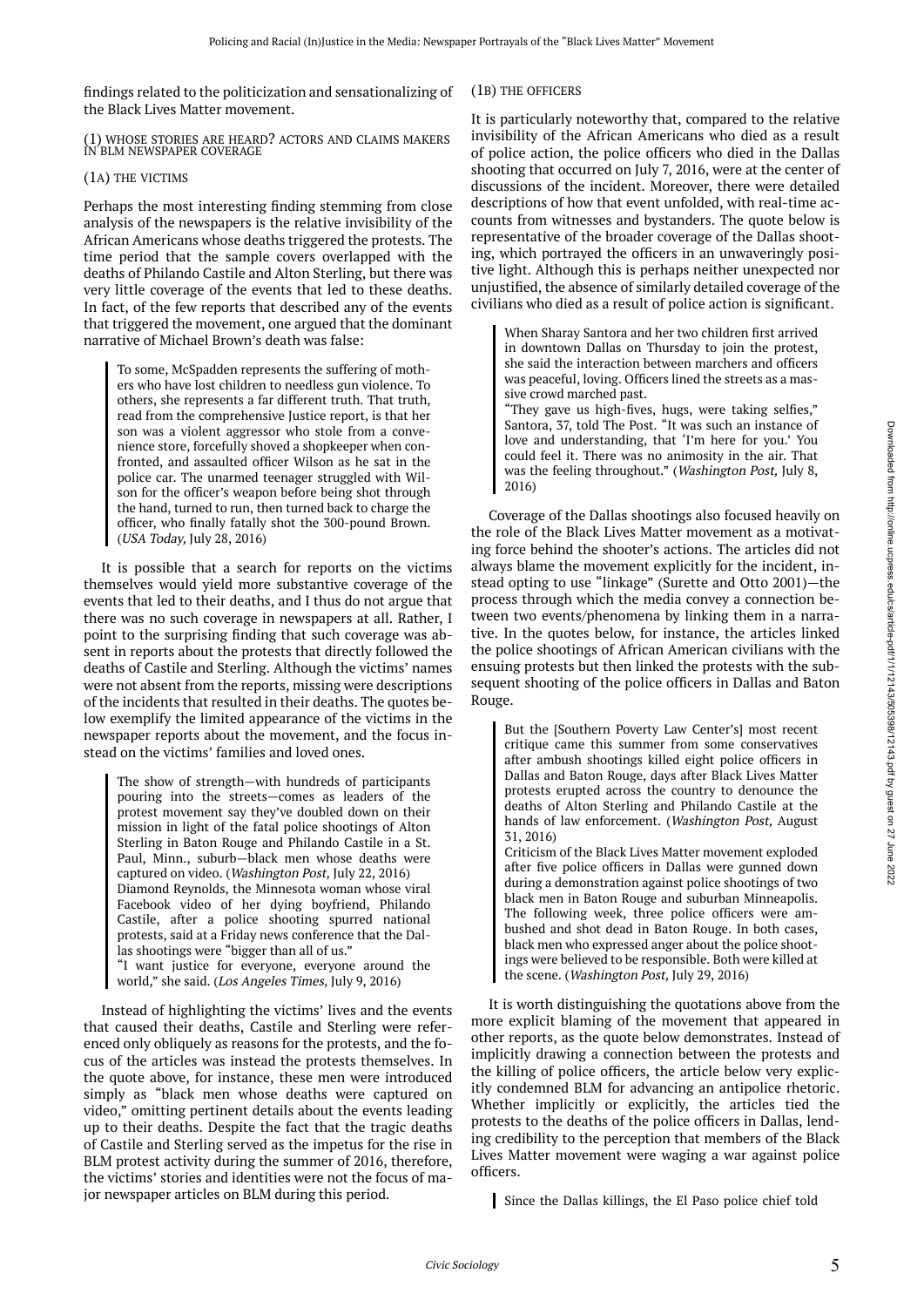reporters that Black Lives Matter was "a radical hate group." Former New York Mayor Rudolph W. Giuliani called the group "inherently racist" and said that it essentially put targets on the backs of police officers. (Los Angeles Times, July 12, 2016)

Whether implicitly or explicitly, therefore, the articles attributed the Dallas police shootings to BLM, focusing far more on the details of these shootings than they did on the details of the deaths of Philando Castile and Alton Sterling. Further, compared to the invisibility of these African American men in reports about the protests that erupted following their deaths, the police officers in Dallas were key actors in articles written about the shootings. These articles relied on bystanders' positive experiences with the officers before the shootings to portray the officers as innocent victims, while failing to explore in any depth the victimhood of the African American men who died in police shootings in the same period.

#### (1C) THE PROTESTERS

The protests themselves were described in largely factual terms, and the goals of the movement were often presented from the perspectives of the protesters, centering their voices instead of those of bystanders—a key divergence from the protest paradigm (Leopold and Bell 2017). Themes of racial justice and injustice were thus portrayed through the lens of those most affected by these issues, rather than filtered through the perspective of state-affiliated claims makers. Despite the absence of detail about the people whose deaths were the motivating factors for the protests, the articles were accurate in their descriptions of the movement's purpose. In fact, the protesters were often portrayed in a positive light, with reports explicitly noting that they were peacefully exercising their First Amendment rights.

From a microphone in the back of a pickup, speakers took turns urging the crowd to focus on the plight of minorities—black, brown and indigenous people—who have been killed in confrontations with police. Dozens in the crowd held signs with the names of men, women and children who were killed in police-involved shootings. (USA Today, July 26, 2016)

Given the extensive coverage of the protests themselves, however, there was virtually no content related to any positive impact of the movement. There was the occasional voice of support for the movement's agenda, arguing that the movement had managed to bring to the forefront issues of racial injustice and inequality, yet quotes like the one below did not appear consistently across the newspapers. Although it is predictable that the cofounder of Black Lives Matter would extol the impact of the movement, it is important to recognize that including her as a claims maker in the first place is a deliberate decision that may reflect the newspaper's support for the movement.

"Four years ago, no one was talking about black people the ways that we're talking about black people now," said Patrisse Cullors, one of the three co-founders of #BlackLivesMatter, the activist network that shares a name with the broader protest movement. "There wasn't a national narrative around the fight for black lives; there wasn't a national narrative about how racism still existed." (Washington Post, June 27, 2016)

#### (1D) CRITICS OF BLM

When the newspapers did focus on the consequences of BLM, it was through the words of politically conservative

claims makers who believed that the "Ferguson effect"—interpreted as the chilling effect on police action of mass protests—was real. As mentioned earlier, this message was embedded in coverage of the Dallas police shootings, which frequently linked the shootings to BLM protests. A particularly prominent claims maker in discussions of the chilling effect of BLM protests was Heather Mac Donald, a fellow at the Manhattan Institute. Mac Donald was quoted arguing that there was a "war on cops" initiated by protesters and that this war was, in turn, making it difficult for police officers to do their jobs. Mac Donald, along with a number of other politically conservative claims makers (such as Rudolph Giuliani and Donald Trump), was also quoted expressing her belief that the racial disparities that BLM supporters spoke of were misleading at best and factually inaccurate at worst.

"Officers are very race-conscious right now because you've got this false narrative that says that cops are the biggest threat facing young black men today, something that [President] Obama, Hillary Clinton and Mayor Bill de Blasio have all seconded," Mac Donald said on John Catsimatidis's radio show.

. . . "When officers stop making pedestrian stops, people start carrying guns again," she said. (New York Post, August 1, 2016)

Absent from these reports, however, were the voices of social scientists who have examined the relationship between the protests and policing. The scholarly research on the impact of the movement on policing is admittedly limited, given the recent emergence of the movement. Nevertheless, there was not a single mention of social scientific research exploring the objective validity of any form of a "Ferguson effect." This absence is particularly significant given the extent to which the newspapers appeared willing to devote space to the argument that BLM was responsible for police demoralization and a subsequent increase in crime. The research on the impact (whether positive or negative) of the movement, while scarce, was ignored entirely in the newspapers. Articles in these newspapers thus focused far more on the possibility that the movement represented a "war on cops" than on the more optimistic possibility that it was successful in combating racial injustice. Indeed, they even failed to consider the possibility that, to the extent that the movements were disrupting policing, this may have been attributable to citizens' mistrust in the police and not on the movement's alleged "war on cops."

#### (2) POLITICIZING AND SENSATIONALIZING BLACK LIVES MATTER

The sample in this study covered a time frame that led up to the 2016 presidential election, which was particularly contentious. Perhaps unsurprisingly, therefore, the newspaper reports in this study linked the Black Lives Matter movement to the ongoing presidential campaigns. Already a politically charged movement, Black Lives Matter was rendered even more political through discussions of its mission against a backdrop of a divisive election in which racial justice was a hotly debated topic.

Giuliani continued his criticism of the movement Monday, saying in a television interview that the group is "inherently racist" and "divides" America. "They don't mean 'black lives matter,'" Giuliani said in a Fox News interview Monday. "They mean 'let's agitate against the police matters.'"

Presumptive GOP presidential nominee Donald Trump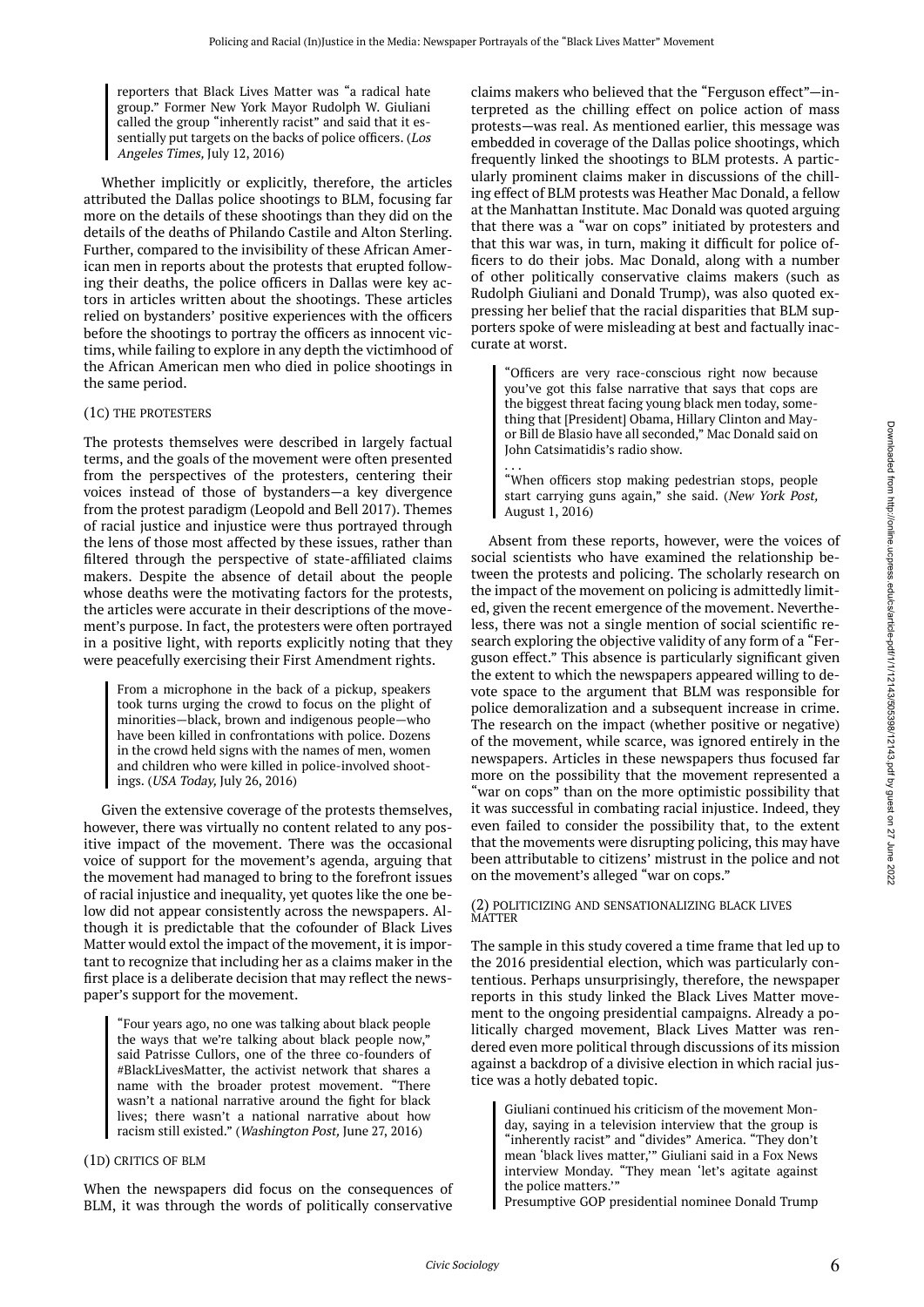described himself Monday as the "law and order" candidate and declared that the nation must work "to ensure every American feels that their safety is protected." (USA Today, July 12, 2016)

In spite of the newspapers' lack of coverage of any positive consequences of BLM, they were surprisingly sympathetic in their portrayals of protesters' critiques of American penal policies. The articles were otherwise quite mute in their assessment of US government policies, which makes their support for criticisms of the American penal system all the more notable. This finding, however, makes more sense when interpreted in the context of the newspapers' broader focus on politicizing the movement. With the 2016 presidential elections around the corner, the newspapers presented their discussions of BLM in the context of an acrimonious presidential race in which the leading candidates (Hillary Clinton and Donald Trump) held strikingly different positions on criminal justice policies. Against this backdrop, BLM's critique of crime bills that resulted in the mass incarceration of African American men in particular was a natural focal point for the news media.

In addition to focusing heavily on politicians' views on the movement, the newspapers also homed in on specific events that underscored the political leanings of BLM. For instance, the newspapers paid a great deal of attention to ex-president Bill Clinton's heated exchange with protesters when he was confronted with his role in passing the 1994 crime bill, which resulted in the incarceration of massive numbers of African Americans.

For days now, Bill Clinton has been attempting to extricate himself from a confrontation with Black protesters, trying both to hold to his position and step back from it. It's been an awkward dance. (Washington Post, April 13, 2016)

Despite sensationalizing the exchange between Bill Clinton and the BLM supporters, these articles also brought attention to themes of racial injustice by underscoring the role that the ex-president played in bringing about the disproportionate representation of African Americans in the criminal justice system when he signed the 1994 crime bill. This focus was consistent with the reports' surprisingly detailed coverage of the history of racial injustice in the United States, as can be seen in the quote below, which reminds readers of the similarities between the divisive political and social landscape of 2016 and that of the 1960s.

The nation is so different today that any direct comparison with 1968 rings false. But the racial unrest of the 1960s offers an insight into the not-so-distant roots of many of today's divisions—and a lesson that would be well-heeded today: Fear is a powerful force in American politics. (Washington Post, July 10, 2016)

Unfortunately, the newspapers seemed more willing to critique past social and legal policies than they were to present a similarly critical perspective on current issues of racial injustice. Instead of exploring the connections between historic and contemporary racial inequality, the newspapers opted instead to sensationalize BLM by highlighting squabbles between politicians and protesters. Further, the newspapers sensationalized BLM by portraying it as newsworthy not because of its goals but because of celebrities' (occasional) connections to the movement. Note (again) in the quote below the centering of the politically conservative perspective and the linkage between BLM and the Dallas police shootings.

But [Beyoncé's] willingness to be brutally honest about one of the most charged problems facing America today has also drawn vitriol from some conservative outlets and online commenters who have accused the pop star of helping inspire violence against police—including in the aftermath of a Dallas shooting after an otherwise peaceful Black Lives Matter protest Thursday night that left five police officers dead and seven others wounded. (Washington Post, July 10, 2016)

Although music stars, athletes, and other celebrities brought attention to the movement, the newspapers focused less on BLM and more on the celebrities themselves and the public's response to their views on the movement. The newspapers' focus on specific events during which celebrities commented on the movement thus detracted from their emphasis on the historical and sociopolitical roots of BLM, devoting space instead to the relatively frivolous controversy generated by the celebrities' engagement with the movement.

### DISCUSSION

Scholars studying how the media frame news stories have reported that the media often employ a "one-sided" framing that fails to account for the complex and multifaceted nature of newsworthy events (Norris, Kern, and Just 2004). Indeed, the media's ideological power lies partly in their ability to filter out narratives that compete with the one(s) they wish to disseminate (Surette and Otto 2001). A result of the filtering process in the media is that certain perspectives are given more credibility, attention, and legitimacy than others.

This one-sided framing was particularly evident in the current study. Consistent with Leopold and Bell's (2017) study, there was strong evidence in this study of the "protest paradigm." A key element of this paradigm is the use of news frames that highlight certain negative features of protests, offering at best an incomplete story about the protest. In this study, the newspapers focused on the impact of the Black Lives Matter movement primarily by including the voices of claims makers who believe that the movement was responsible for waging a "war on police," resulting in the deaths of police officers. In reality, criminological research has concluded that the number of fatal police shootings neither increased nor decreased post-Ferguson, suggesting that concerns about the effect of heavily publicized police scandals (and ensuing protests) on police fatalities are based on weak analyses and random, short-term fluctuations (Campbell, Nix, and Maguire 2018). Despite this reality, newspapers relied heavily on crime story and riot frames that emphasized the criminal behavior and disorder caused by the protests.

The use of crime and riot frames is problematic because it suggests to readers who rely on the articles for understanding the nature and impact of the protests that the movement poses a threat—both to officers directly and to the community generally—to the extent that protests result in diminished police responsiveness to calls. In reality, as mentioned earlier, the research on the general impact of the movement on police action is at best mixed, making the absence of criminologists' and sociologists' perspectives on the impact of the Black Lives Matter movement on police action all the more notable. The usage of a riot frame to depict the movement's impact as negative and dangerous reflects what Leopold and Bell (2017) labeled "blame attribution": the tendency of news coverage to attribute crime or violence to protesters even when there is limited evidence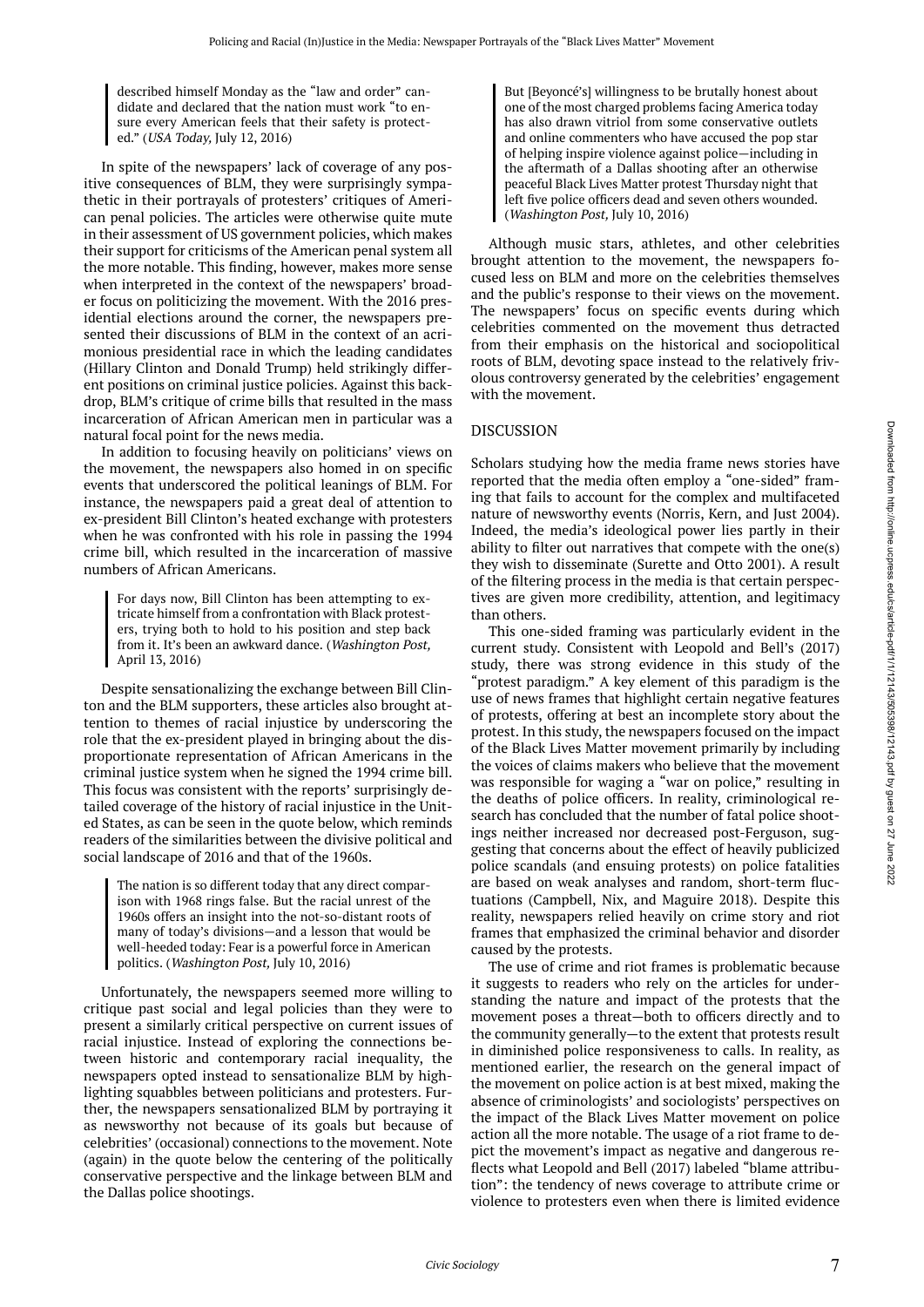that such attribution is warranted. This type of blame attribution was evident in the exhaustive focus on the connection between the protests and the Dallas shootings.

A critical analysis of the framing of the movement as antipolice requires a closer examination of the relationship between the media and the state. Scholars have argued that the media function as a tool for the state to advance its power (Althusser 1971) by exploiting their ability both to create knowledge as well as to mute competing narratives that threaten the dominant discourse. Taken together, the findings in this study reinforce the view that the media serve the government's interests over those of grassroots movements such as Black Lives Matter (Boyle et al. 2004). Consistent with prior research (Boyle et al. 2004), as a social movement that is heavily critical of the status quo of race relations in the United States, BLM did not generally appear to have the support of the news media. The findings in this study thus provide support for the argument that social movements such as BLM are constrained in their ability to confront hegemonic power such as that wielded by the government (in this case represented by the police).

More significantly, the findings here directly call into question the belief that the media foster an "us versus them" perspective that disadvantages officers by sensationalizing the deaths of African American citizens (Deputy Matt 2014). Although police officers may feel that their mistrust of the media is justified (Deputy Matt 2014), the newspapers examined here demonstrate strong support for police officers insofar as they portrayed the police victims of the Dallas shooting unwaveringly positively, and they devoted a significant amount of time and space to discussions of the negative consequences of BLM on officers.

Despite the ample evidence of the protest paradigm in this study, the findings here also point to the importance of considering political context in discussions of media coverage of social protests. To this end, the public nuisance paradigm is particularly helpful: it overlaps with the protest paradigm insofar as both feature negative portrayals of social protests, but it offers a more nuanced way of understanding which protests are portrayed in a negative light and why. Specifically, because of a rise in political conservatism, the public nuisance paradigm portrays liberal protests more negatively than protests espousing more conservative ideologies (Di Cicco 2010). As was seen in this study, in an era of strong political conservatism, liberal protesters' rejection of the legitimacy of state institutions' authority resulted in more critical media coverage. The findings in this study support Di Cicco's contention that, with the rise of political conservatism, social protest movements that question cultural authorities (such as the police) are increasingly portrayed as bothersome and—more importantly—unpatriotic. The articles in this sample highlighted the voices of conservative critics of BLM, such as Donald Trump, Rudolph Giuliani, and Heather Mac Donald. Importantly, these critics couched their objections in explicitly moral terms, condemning the movement for waging a "war on police" and for promoting racial divisiveness. The framing of BLM as antipolice is reflective of what political scientists have termed "uncritical patriotism," a brand of patriotism demonstrated more strongly among political conservatives. Uncritical patriotism is linked to an authoritarianism that is, in turn, characterized by "a tendency to defer to authority figures and support them unconditionally" (Huddy and Khatib 2007, 64). The moral condemnation of BLM for its failure to respect the authority of the police thus represents an invocation of an uncritical patriotism that is consistent with conservative ideology, thus pointing to the relevance

and importance of the public nuisance paradigm.

In contrast to the media's focus on the negative consequences of BLM, Boykoff and Laschever (2011) found that media covering the Tea Party movement (a politically conservative social protest movement) defined that movement in generally favorable terms. In fact, the authors argued that the positive coverage of the Tea Party movement in US media helped the movement to develop a solid basis for successful collective action. The finding that a politically conservative protest movement was covered favorably by the media underscores the impact that BLM's liberal ideology likely had on how it was covered by the newspapers in this study. Although the protest paradigm is helpful in making sense of the newspapers' emphasis on the dangers to public safety posed by the protests, the public nuisance paradigm highlights the significance of the political conservatism to which Di Cicco (2010) has pointed. Specifically, when interpreted using the public nuisance paradigm, it is unsurprising that critics featured so heavily in articles about the BLM movement, given the liberal ideology of the movement and its persistent questioning of the moral authority and legitimacy of the police force.

The public nuisance paradigm is especially relevant in the period covered in this study because the centering of critiques of BLM as unpatriotic, irresponsible, and immoral in articles preceding the 2016 presidential elections was likely a deliberate choice made against a backdrop of newsworthy racial debates occurring in the political sphere. Indeed, the central role played by political claims makers and actors such as Donald Trump, Rudolph Giuliani, and even the more politically progressive Bill Clinton (all of whom participated in political debates about race during the buildup to the 2016 elections) is evidence that the newspapers reflected the political upheaval of that period. Although there continues to be strong evidence of the protest paradigm in portrayals of BLM (Leopold and Bell 2017), therefore, the findings in this study suggest that the public nuisance paradigm—with its emphasis on the political landscape against which media coverage is constructed—offers an even more nuanced way to interpret the negative media attention that BLM garnered.

In communicating messages related to crime and justice, the media make claims that are either factual or interpretative (Surette 2015). The reports in this study relied on factual claims in describing the history of racial injustice in the United States, but the impact of BLM was presented primarily through interpretative claims, using claims makers who (as mentioned) focused on the negative consequences of the BLM protests. Missing, however, were consistent interpretative claims that spoke of the possible benefits of the movement—a finding that reflects the newspapers' commitment to riot and crime story frames instead of more positive frames that have been used to cover conservative social protests (Boykoff and Laschever 2011). It is, of course, possible that the articles failed to mention any positive impact of BLM because there is no such demonstrable impact yet. Once again, because the movement emerged so recently, there is limited empirical evidence of what the movement has actually accomplished. This does not, however, explain why the reports did not focus on the views of scholars who have begun the complicated task of examining the legitimacy of the "Ferguson effect." Further, reports of celebrities lending their names to the movement presented a natural opportunity to describe the positive social impact of this movement—but the newspapers instead focused on the fractious response of the public to the celebrities' involvement, opting to sensationalize discussions of the movement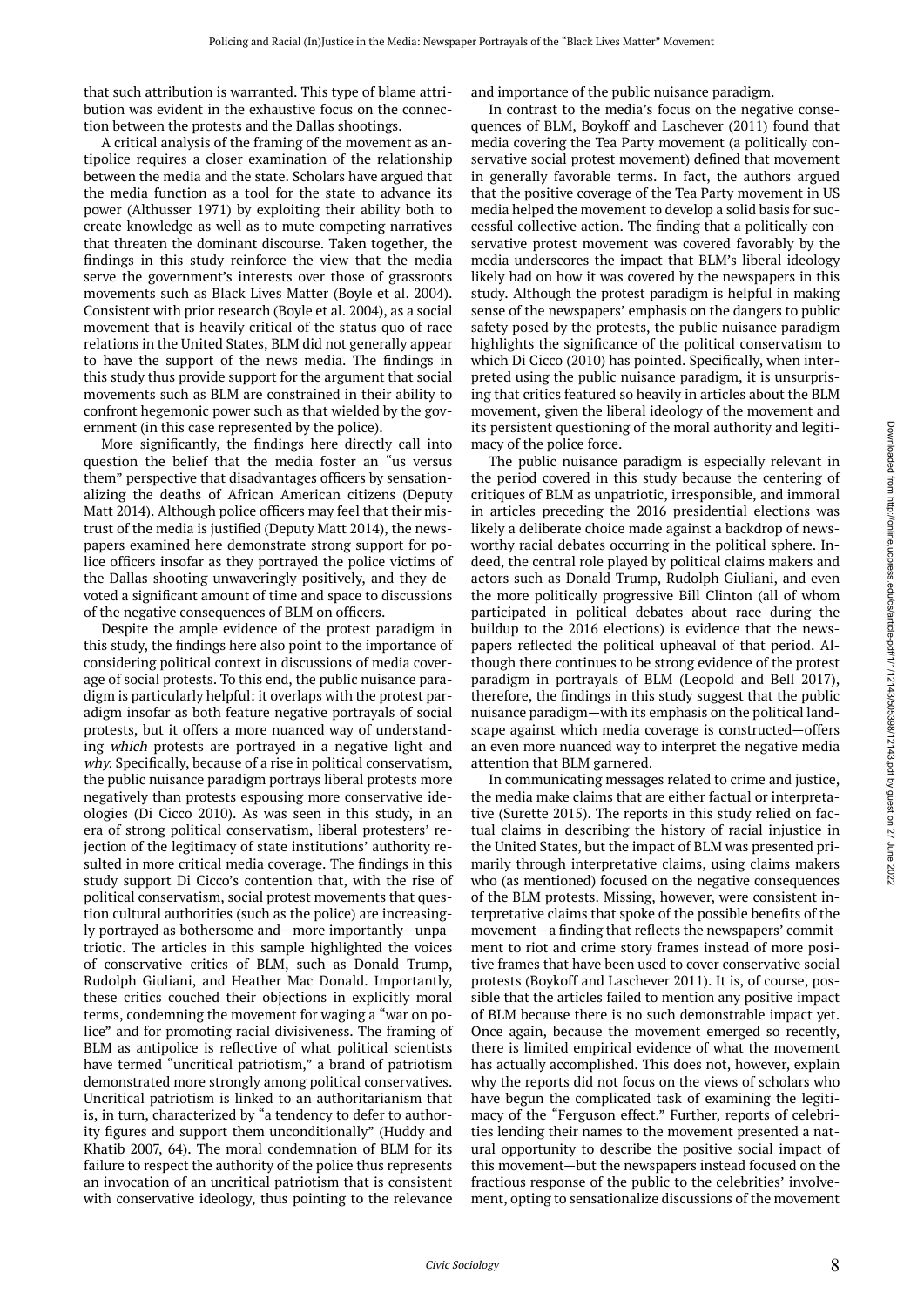instead of focusing on informing the public of its goals.

In spite of the lack of content regarding any positive consequences of BLM, it is important to note that the portrayals of the protests and protesters were not uniformly—or even explicitly—negative or critical. Contrary to Leopold and Bell's (2017) study, the articles in this study diverged from the protest paradigm by displaying a remarkable depth and sensitivity when disseminating information about the contexts in which the protests emerged. Specifically, there was limited evidence of the "delegitimization" that is a key component of the protest paradigm, whereby media coverage of protests fails to consider the goals of the movement, instead defining the movement by the actions of the protesters. Leopold and Bell (2017) found that the articles they analyzed emphasized the protesters' theatrical strategies without describing the goals of the movement. In contrast, the reports in this study devoted significant space to careful considerations of the roots of BLM. For example, in discussions of mass incarceration in the United States, the articles featured scholars and activists as claims makers, presenting a critical perspective that stood in stark contrast to the articles' portrayal of the chilling effect of BLM on police action.

One could argue that the newspapers' willingness to critique the American penal system by presenting a historical perspective on racial injustice contradicts the claim that the media tend to promote narratives that are "dramatic, are favored by powerful groups, and are related to preestablished cultural themes" (Surette 2015, 35). However, these critiques of mass incarceration are less surprising than they would have been several decades ago, and they may, in fact, even be seen as a "preestablished cultural theme" in recent years. Research has demonstrated that Americans have grown more critical of the government's "get tough" criminal justice policies (Ramirez 2013), and politicians and policymakers all over the country have joined the movement to reduce the prison population (Pickett 2016), resulting in a recent shift toward decarceration (Phelps and Pager 2016). The fact that the newspapers critiqued the government's criminal justice policies is thus less surprising and novel when one recognizes that American culture already appears gradually to be shifting toward supporting a less punitive state. The critique of mass incarceration may also be rooted in the role that criminal justice reform played in the 2016 presidential elections, as evidenced by the heavy coverage of BLM protesters' challenge of the Clinton campaign because of Bill Clinton's crime bill in the 1990s. Although it is beyond the scope of this article to test this hypothesis, it is possible that the emphasis on criminal justice reform in the 2016 presidential elections (and the heavy role that BLM played in bringing about that emphasis) resulted in less "delegitimization" of BLM compared to coverage a few years earlier (Leopold and Bell 2017).

Although Americans' attitudes may generally have become less punitive over the years, however, racial resentment continues to be a strong predictor of Americans' punitive views (E. K. Brown and Socia 2017). Whether the wellknown racial typification of crime was captured in the newspaper articles was impossible to determine because the victims of police violence were simply not the focus of the articles. The relative absence of focus on the victims of police action themselves, however, is noteworthy because even reports that critiqued American penal policies and that also dwelt on the American history of racial injustice did not underscore the extent to which the latter has influenced (and continues to influence) the former. This is a particularly important finding because it suggests that media coverage of BLM accurately reflects the fact that Americans are less supportive of punitive penal policies than they used to be; but it also reflects the fact that Americans' changing views have little to do with concerns about racial justice.

To conclude, in his recommendations for moving away from the protest paradigm, McLeod (2007, 192–94) argued that media should identify key issues and stakeholders; explain the positions and rationales of stakeholders; explain the protests' underlying policy implications; consider using a debate frame that presents both sides of the issue being protested; give voice to protesters; seek responses from institutions being challenged; ignore bystanders in the protest; take the time to write important (rather than acceptable) stories; and avoid the pitfalls of the protest paradigm. The articles in this study reflect success in at least some of these areas. The reports did, in fact, discuss the goals of the movement (thereby identifying key issues); they described them through the perspectives of the protesters (thereby giving them voice); they included responses from police agencies and officers who were being challenged by the movement; and the authors took the time to delve into the historical roots of the racial injustice being protested.

However, despite representing the goals of the movement faithfully through the perspectives of protesters, the movement's goal of raising awareness of racial injustice was sidelined in favor of more sensational stories linking the movement with violence against police. Moreover, the reports relied heavily on bystander accounts of the Dallas police shootings, emphasizing the voices of less-informed members of the community instead of relying on the perspectives of experts in race and policing. Perhaps most frustratingly, the reports reverted to writing "acceptable" rather than "important" (McLeod 2007) stories when they focused on celebrity involvement with the movement. These articles only superficially mentioned the protesters' goals, instead opting to focus on the public controversy that celebrities generated by voicing opinions on the movement. Ultimately, however, although articles in this study did not completely avoid the pitfalls of the protest paradigm, there was significant departure from this paradigm. This may reflect the fact that the 2016 presidential elections were around the corner (making the "public nuisance" paradigm a more relevant theoretical framework for understanding coverage of BLM during this period), but it may also reflect the gradual growth in BLM's legitimacy in mainstream media.

#### CONCLUSION AND RECOMMENDATIONS

This study represents one of very few scholarly examinations of how mainstream news media portray the Black Lives Matter movement. An inductive analysis of articles related to the BLM movement in some of the country's leading newspapers reveals a disproportionate focus on the negative effects of the movement on police, despite mixed findings about such effects in the scholarly research. Missing from the reports is any discussion of the positive consequences of the Black Lives Matter protests. Future research should explore in more depth these positive consequences, and perhaps more importantly, academics and social scientists should attempt to make their research more accessible to nonacademic audiences to help counteract the newspapers' emphasis on politically conservative viewpoints. Developing liaisons between academics and journalists would be especially helpful in facilitating movement away from an overreliance on a protest paradigm that characterizes protesters as dangerous and violent.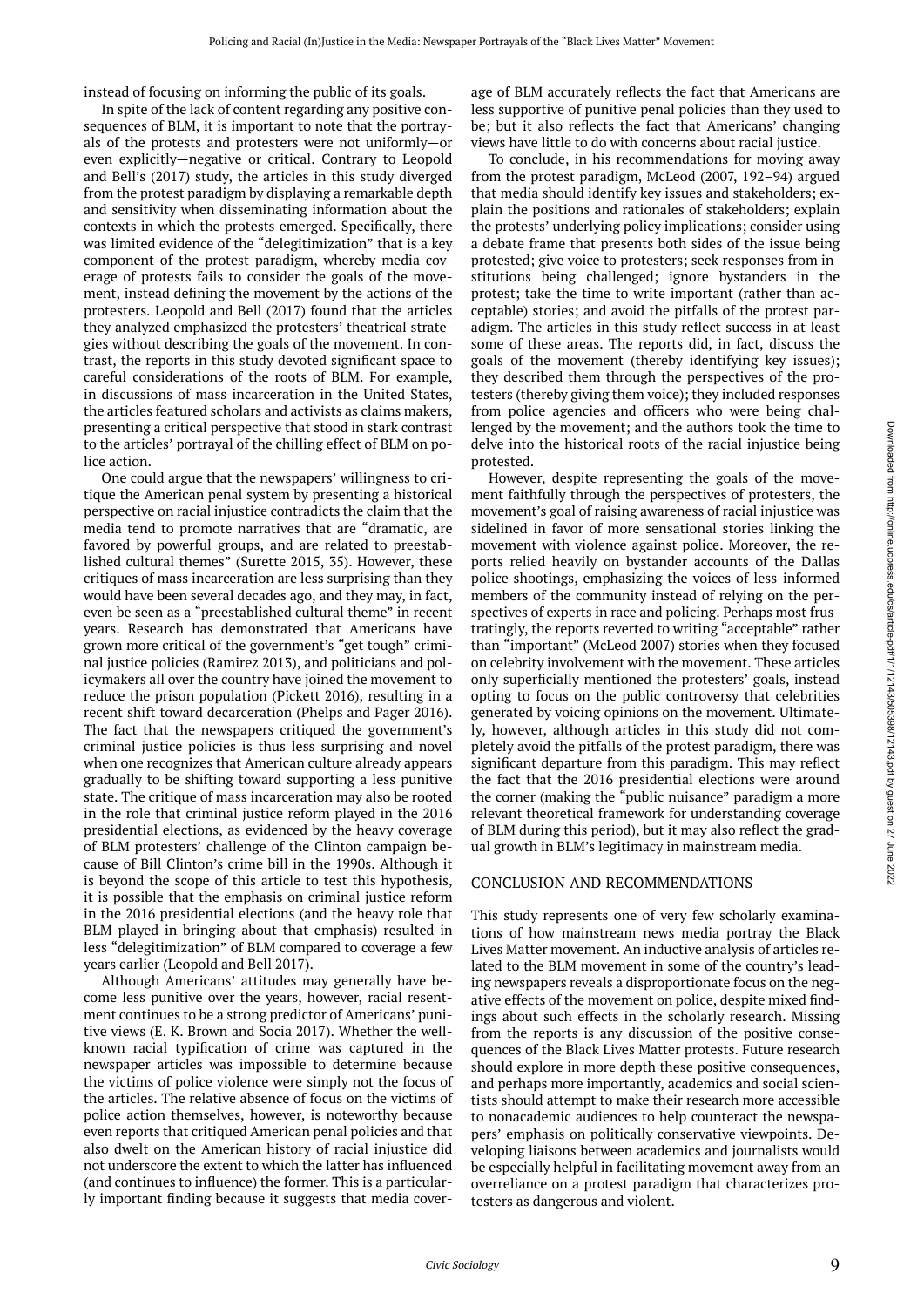This sample covers a relatively short time frame, and future researchers may examine how portrayals of BLM develop as the movement gains or loses momentum based on further interactions between African Americans and police officers as well as on broader policy changes intended to respond to calls to reduce racial inequality. The salience of BLM in articles discussing the 2016 elections reveals the extent to which portrayals of the movement are heavily contingent on temporal social and political events. Activists and journalists should also be aware of the impact of political context on media coverage of social protest movements that question the status quo. In addition to taking seriously McLeod's (2007) recommendations for strategies to shift news media's focus on the protest paradigm, journalists should be sensitive to the dangers of reinforcing dominant political rhetoric about the impact of protests on public safety—especially when this rhetoric is not supported by social scientific research. Put differently, just as McLeod warned of the dangers of an overreliance on the protest paradigm, the findings here suggest that journalists should be wary of an overreliance on the public nuisance paradigm.

Finally, the literature on social movements, media, and race would benefit from further investigations of how media portrayals of BLM shift based on current events. In particular, there is merit in continuing the effort advanced in this study of applying theoretical frameworks that move beyond the oft-discussed protest paradigm to explore in a more nuanced way how the prevailing political and social landscape shapes coverage of social protest movements such as BLM.

#### TRANSPARENCY STATEMENT

The author has no competing interests to report.

#### AUTHOR BIOGRAPHY

Janani Umamaheswar (umamaheswaj1@southernct.edu) is an Assistant Professor in the Department of Sociology at Southern Connecticut State University. Her research interests are in the areas of gender, punishment, the life course, sociology of media, and qualitative research methods. Her work has been published in journals such as Punishment & Society; International Journal of Offender Therapy & Comparative Criminology; Crime, Media, Culture; and Women & Criminal Justice. She is currently working on a qualitative research project that explores how incarcerated and homeless men's inability to enact conventional adult, masculine roles shapes the incarceration-homelessness link.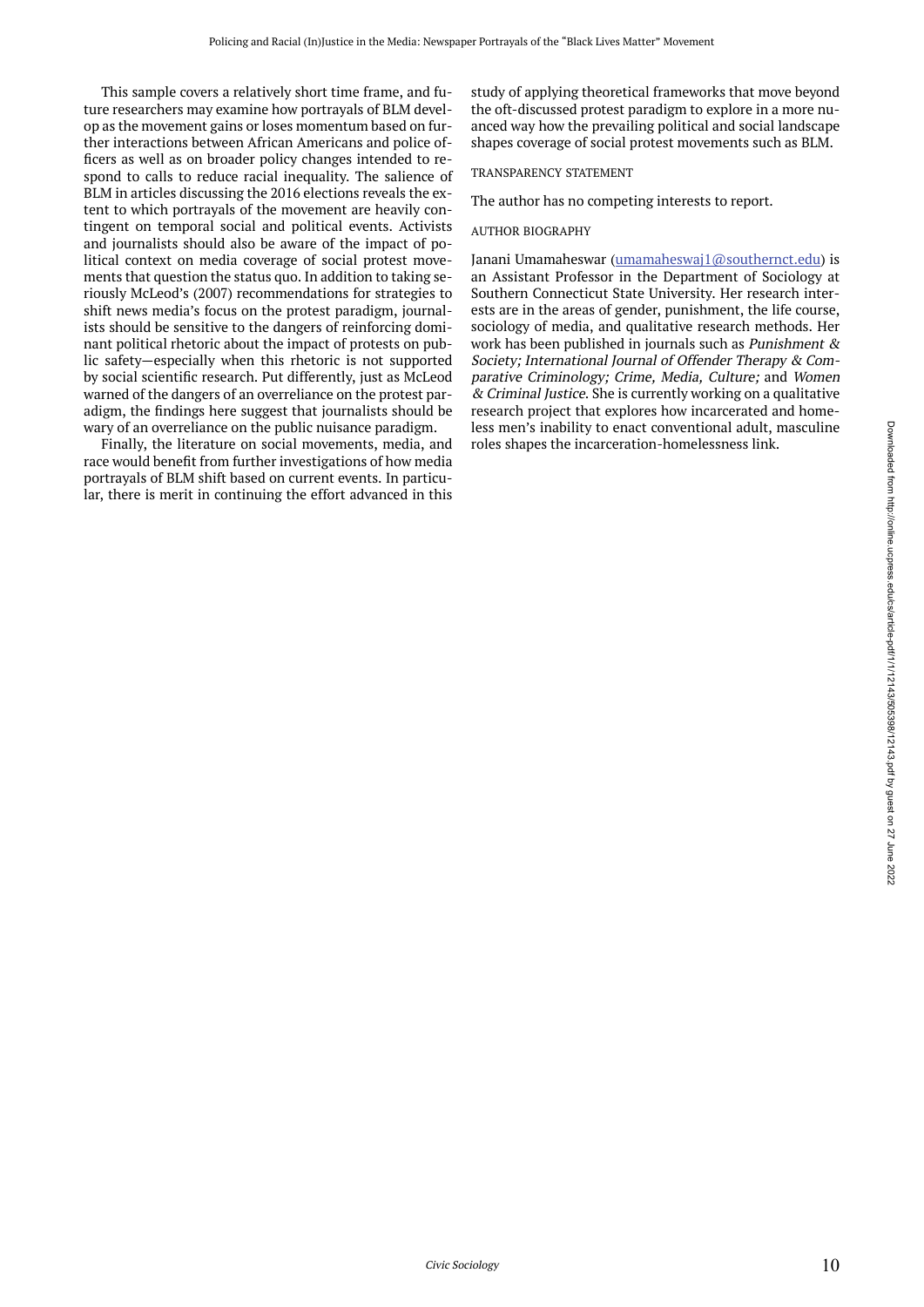## REFERENCES

Adams, Joshua. 2019. "'I Almost Quit': Exploring the Prevalence of the Ferguson Effect in Two Small Sized Law Enforcement Agencies in Rural Southcentral Virginia." Qualitative Report 24 (7): 1747–64.

Althusser, Louis. 1971. Ideology and Ideological State Apparatuses (Notes toward an Investigation in Lenin and Philosophy and Other Essays. New York: Monthly Review.

Anastasio, Phyllis A., and Diana M. Costa. 2004. "Twice Hurt: How Newspaper Coverage May Reduce Empathy and Engender Blame for Female Victims of Crime." Sex Roles 51 (9–10): 535–42. https://doi.org/ 10.1007/s11199-004-5463-7.

Andrews, Kenneth T., and Michael Biggs. 2006. "The Dynamics of Protest Diffusion: Movement Organizations, Social Networks, and News Media in the 1960 Sit-Ins." American Sociological Review 71 (5): 752–77. https://doi.org/10.1177/00031224060710 0503.

Boykoff, Jules, and Eulalie Laschever. 2011. "The Tea Party Movement, Framing, and the US Media." Social Movement Studies 10 (4): 341–66. https://doi.org/1 0.1080/14742837.2011.614104.

Boyle, Michael P., Michael R. McCluskey, Narayan Devanathan, Susan E. Stein, and Douglas M. McLeod. 2004. "The Influence of Level of Deviance and Protest Type on Coverage of Social Protest in Wisconsin from 1960 to 1999." Mass Communication and Society 7 (1): 43–60. https://doi.org/10.1207/s15327825mcs070 1\_4.

Boyle, Michael P., and Mike Schmierbach. 2009. "Media Use and Protest: The Role of Mainstream and Alternative Media Use in Predicting Traditional and Protest Participation." Communication Quarterly 57 (1): 1–17. https://doi.org/10.1080/0146337080266242 4.

Brown, Elizabeth K., and Kelly M. Socia. 2017. "Twenty-First Century Punitiveness: Social Sources of Punitive American Views Reconsidered." Journal of Quantitative Criminology 33 (4): 935–59. https://do i.org/10.1007/s10940-016-9319-4.

Brown, Melissa, Rashawn Ray, Ed Summers, and Neil Fraistat. 2017. "#SayHerName: A Case Study of Intersectional Social Media Activism." Ethnic and Racial Studies 40 (11): 1831–46. https://doi.org/10.10 80/01419870.2017.1334934.

Brunson, Rod K., and Jacinta M. Gau. 2011. "Officer Race versus Macro-Level Context: A Test of Competing Hypotheses about Black Citizens' Experiences with and Perceptions of Black Police Officers." Crime & Delinquency 61 (2): 213–42. http s://doi.org/10.1177/0011128711398027.

Campbell, Bradley A., Justin Nix, and Edward R. Maguire. 2018. "Is the Number of Citizens Fatally Shot by Police Increasing in the Post-Ferguson Era?" Crime & Delinquency 64 (3): 398–420. https://doi.or g/10.1177/0011128716686343.

Carney, Nikita. 2016. "All Lives Matter, but So Does Race: Black Lives Matter and the Evolving Role of Social Media." Humanity & Society 40 (2): 180-99. ht tps://doi.org/10.1177/0160597616643868.

Chan, Joseph M., and Chi-Chuan Lee. 1984. "The Journalistic Paradigm on Civil Protests: A Case Study of Hong Kong." In The News Media in National and International Conflict, edited by Andrew Arno and Wimal Dissanayake, 183–202. Boulder, CO: Westview.

Chaney, Cassandra, and Ray V. Robertson. 2013. "Racism and Police Brutality in America." Journal of African American Studies 17 (4): 480-505. https://do i.org/10.1007/s12111-013-9246-5.

Comey, James B. 2015. Law Enforcement and the Communities We Serve: Bending the Lines toward Safety and Justice. Speech, University of Chicago Law School.

Cox, Jonathan M. 2017. "The Source of a Movement: Making the Case for Social Media as an Informational Source Using Black Lives Matter." Ethnic and Racial Studies 40 (11): 1847–54. https://doi.org/10.1080/014 19870.2017.1334935.

Deputy Matt. 2014. "The Ferguson Effect: A Cop's-Eye View." New York Post, October 14, 2014. https://n ypost.com/2014/10/14/the-ferguson-effect-a-cops-ey e-view/.

Desmond, Matthew, Andrew V. Papachristos, and David S. Kirk. 2016. "Police Violence and Citizen Crime Reporting in the Black Community." American Sociological Review 81 (5): 857–76. https://doi.org/1 0.1177/0003122416663494.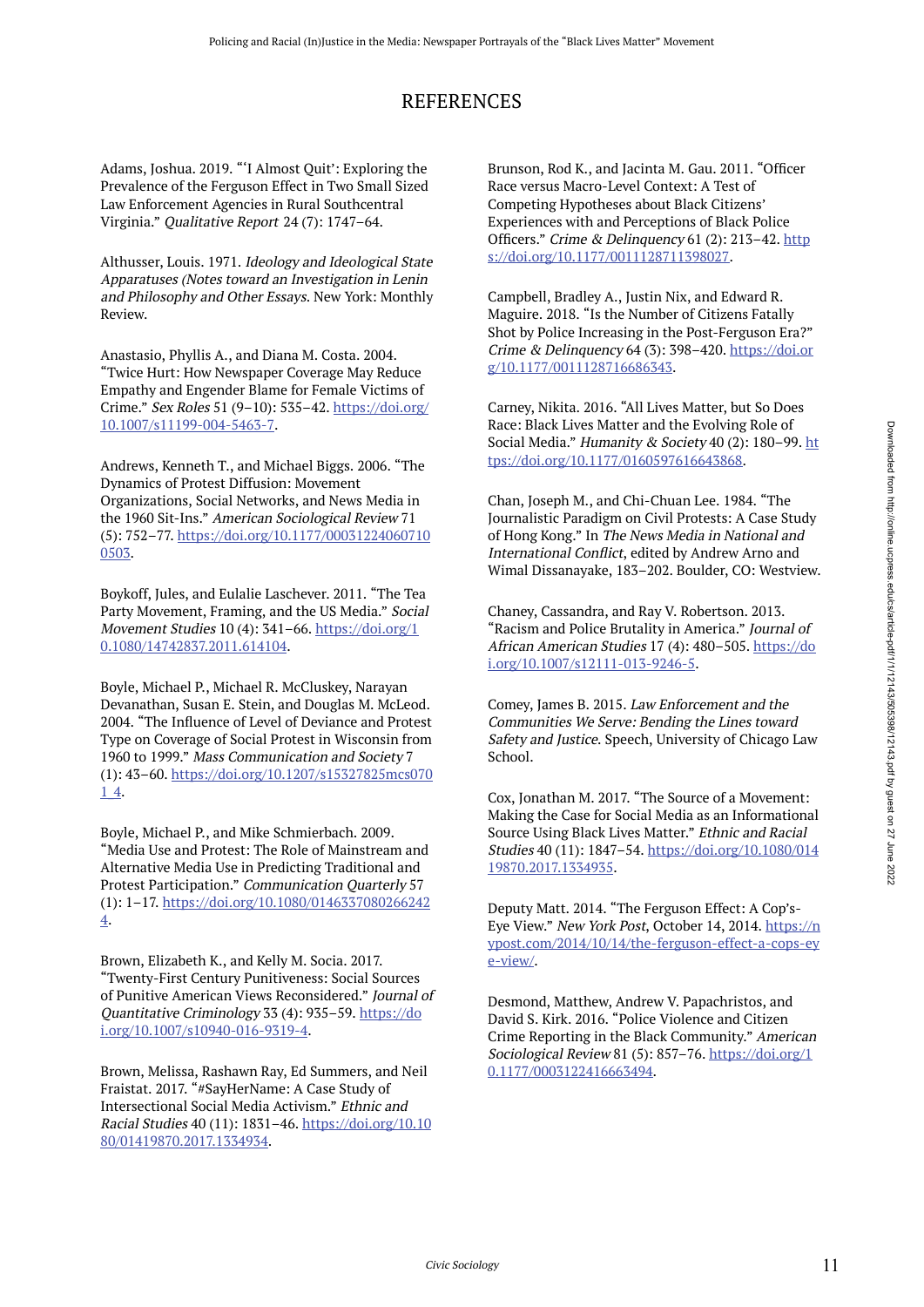Deuchar, Ross, Seth Wyatt Fallik, and Vaughn J. Crichlow. 2019. "Despondent Officer Narratives and the 'Post-Ferguson' Effect: Exploring Law Enforcement Perspectives and Strategies in a Southern American State." Policing and Society 29 (9): 1042–57. https://doi.org/10.1080/10439463.201 8.1480020.

Di Cicco, Damon T. 2010. "The Public Nuisance Paradigm: Changes in Mass Media Coverage of Political Protest since the 1960s." Journalism & Mass Communication Quarterly 87 (1): 135–53. https://do i.org/10.1177/107769901008700108.

Dulaney, W. Marvin. 1996. Black Police in America. Bloomington: Indiana University Press.

Dworkin, Shari L., and Faye Linda Wachs. 2004. "'Getting Your Body Back.'" Gender & Society 18 (5): 610–24. https://doi.org/10.1177/0891243204266817.

Elicker, Matthew K. 2008. "Unlawful Justice: An Opinion Study on Police Use of Force and How Views Change Based on Race and Occupation." Sociological Viewpoints 25: 33–49.

Freelon, Deen, Charlton D. McIlwain, and Meredith D Clark. 2016. "Beyond the Hashtags: #Ferguson, #Blacklivesmatter, and the Online Struggle for Offline Justice." SSRN Electronic Journal. https://doi.org/10.2 139/ssrn.2747066.

Friedman, Matthew, Nicole Zayas Fortier, and James Cullen. 2015. Crime in 2014: A Preliminary Analysis. Report for the Brennan Center for Justice.

Garza, Alicia. 2014. "A Herstory of the #Blacklivesmatter Movement." In Are All the Women Still White?: Rethinking Race, Expanding Feminisms, edited by Jannell Hobson, 23–28. Albany, NY: State University of New York Press.

Gelman, Andrew, Jeffrey Fagan, and Alex Kiss. 2007. "An Analysis of the New York City Police Department's 'Stop-and-Frisk' Policy in the Context of Claims of Racial Bias." Journal of the American Statistical Association 102 (479): 813–23. https://do i.org/10.1198/016214506000001040.

Gruenewald, Jeff, Jesenia Pizarro, and Steven M. Chermak. 2009. "Race, Gender, and the Newsworthiness of Homicide Incidents." Journal of Criminal Justice 37 (3): 262–72. https://doi.org/10.10 16/j.jcrimjus.2009.04.006.

Hawkins, Homer, and Richard Thomas. 1991. "White Policing of Black Populations: A History of Race and Social Control in America." In Out of Order?: Policing Black People, edited by E. Cashmore and E. McLaughlin. London: Routledge.

Huddy, Leonie, and Nadia Khatib. 2007. "American Patriotism, National Identity, and Political Involvement." American Journal of Political Science 51 (1): 63–77. https://doi.org/10.1111/j.1540-5907.200 7.00237.x.

Ince, Jelani, Fabio Rojas, and Clayton A. Davis. 2017. "The Social Media Response to Black Lives Matter: How Twitter Users Interact with Black Lives Matter through Hashtag Use." Ethnic and Racial Studies 40 (11): 1814–30. https://doi.org/10.1080/01419870.201 7.1334931.

Kane, Robert J., and Michael D. White. 2009. "Bad Cops: A Study of Career-Ending Misconduct among New York City Police Officers." Criminology & Public Policy 8 (4): 737–69.

Ketchum, Cheri. 2004. "If a Radical Screams in the Forest, Will She Be Heard?: The Hegemony of Instrumental Rationality in the News." Journalism: Theory, Practice & Criticism 5 (1): 31–49. https://do i.org/10.1177/1464884904039555.

Langford, Catherine L., and Montené Speight. 2015. "#BlackLivesMatter: Epistemic Positioning, Challenges, and Possibilities." Journal of Contemporary Rhetoric 5 (3/4): 78–89.

Langton, Lynne, and Matthew Durose. 2013. "Police Behavior during Traffic and Street Stops, 2011." Special Report. NCJ 242937. Washington, DC: US Department of Justice, Office of Justice Programs, Bureau of Justice Statistics.

Leopold, Joy, and Myrtle P. Bell. 2017. "News Media and the Racialization of Protest: An Analysis of Black Lives Matter Articles." Equality, Diversity and Inclusion: An International Journal 36 (8): 720–35. ht tps://doi.org/10.1108/edi-01-2017-0010.

Mac Donald, Heather. 2015. "Hearing on "The War On Police: How the Federal Government Undermines State and Local Law Enforcement." Written Testimony before the United States Senate Committee on the Judiciary Subcommittee on Oversight, Agency Action, Federal Rights and Federal Courts.

———. 2016. The War on Cops: How the New Attack on Law and Order Makes Everyone Less Safe. New York: Encounter Books.

Maguire, Edward R., Justin Nix, and Bradley A. Campbell. 2016. "A War on Cops? The Effects of Ferguson on the Number of U.S. Police Officers Murdered in the Line of Duty." Justice Quarterly 34 (5): 739–58. https://doi.org/10.1080/07418825.2016.1 236205.